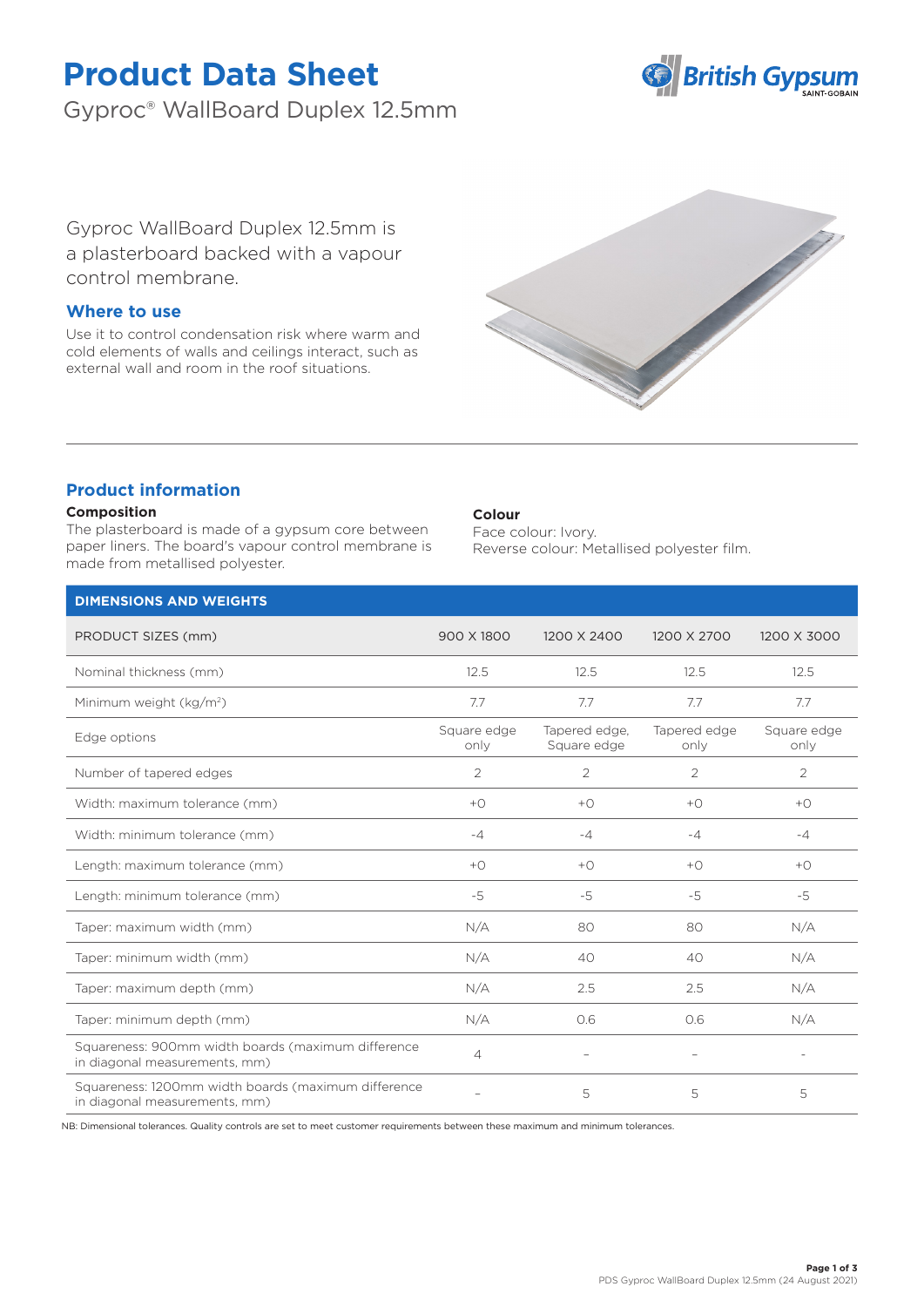# **Product Data Sheet**

Gyproc® WallBoard Duplex 12.5mm



# **Performance**

Here we only provide performance information related to the product. Please see the White Book for system-dependent performance.

## **Standards**

EN 14190:2014.

Declarations of Performance (DoP) available [Click here.](https://www.british-gypsum.com/DoP)

| Reaction to fire                                | B-s1, d0 |  |
|-------------------------------------------------|----------|--|
| Thermal conductivity (W/mK)                     | O 19     |  |
| Water vapour permeability $(\mu)$               | 1400     |  |
| Flexural strength to EN14190                    | Pass     |  |
| Maximum continuous<br>temperature exposure (°C) | 49       |  |
|                                                 |          |  |

# **Installation**

### **Limitations of use**

This plasterboard isn't suitable for fixing with adhesive. It must be mechanically fixed instead.

## **Effect of condensation**

The thermal insulation and ventilation requirements of national Building Regulations aim to reduce the risk of condensation and mould growth in new buildings. However, designers should take care to eliminate all possibility of problems caused by condensation, particularly in refurbishment projects.

## **Cutting**

Either cut the board with a plasterboard saw, or score the front face paper with a sharp knife, snap it over a straightedge, then cut the back face paper. Cut holes for things like socket boxes using a utility saw.

#### **Jointing**

After fixing the board, start finishing it as soon as you can to limit the risk of damage or UV degradation to the paper liner. You can finish the board using jointing systems that comply with EN13963, including the Gyproc range.

## **Fixing**

Fix the board with the decorative side facing outwards to receive finishes. Install fixings at least 13mm from cut edges and 10mm from bound edges. Position cut edges at internal angles wherever possible. Stagger horizontal and vertical joints between layers by at least 600mm.

### **Full-surface finishing**

After fixing the board, start finishing it as soon as you can to limit the risk of damage or UV degradation to the paper liner. You can finish the board using plaster that complies with EN13279-1, including the Thistle range.

#### **Painting**

Start decorating as soon as possible after the finishing system is dry. Finish jointing systems with Gyproc Drywall Primer before painting.

#### **Wallpapering**

Decoration should start as soon as practicable after the finishing system is dry. Jointing systems should be finished with Gyproc Drywall Sealer before application of wallcoverings.

#### **Snagging and minor repairs**

Minor damage and dents: Check that the board core is not shattered. If intact, fill with Gyproc EasiFill 60, allow to set, apply a second coat if required and sand to a finish when dry before redecoration.

Damaged core, broken edges or extensive damage: repair procedures differ depending on the number of board layers and fire resistance of the system. Continuity of the vapour control layer must also be reinstated - please contact our Technical Services Team for specific advice.